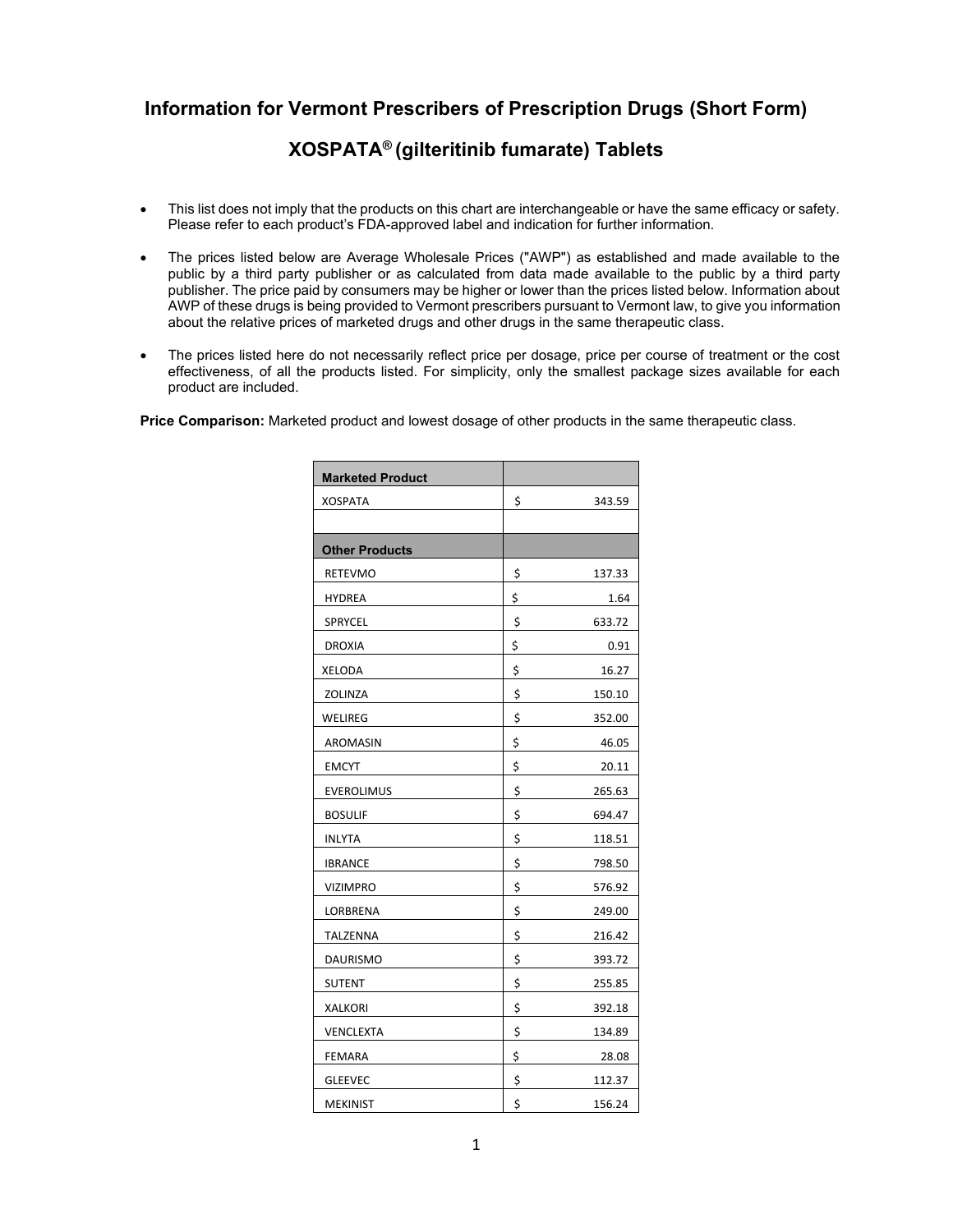| VOTRIENT            | \$<br>153.57   |
|---------------------|----------------|
| <b>TYKERB</b>       | \$<br>66.83    |
| <b>HYCAMTIN</b>     | \$<br>120.59   |
| TAFINLAR            | \$<br>95.01    |
| ZYKADIA             | \$<br>158.28   |
| <b>TABRECTA</b>     | \$<br>214.06   |
| <b>TASIGNA</b>      | \$<br>178.83   |
| <b>SCEMBLIX</b>     | \$<br>358.00   |
| TARGRETIN           | \$<br>298.50   |
| <b>IRESSA</b>       | \$<br>311.56   |
| CALQUENCE           | \$<br>289.72   |
| KOSELUGO            | \$<br>98.14    |
| LYNPARZA            | \$<br>148.82   |
| <b>TAGRISSO</b>     | \$<br>626.59   |
| <b>XTANDI</b>       | \$<br>173.33   |
| LENALIDOMIDE        | \$<br>863.89   |
| <b>GILOTRIF</b>     | \$<br>419.43   |
| CABOMETYX           | \$<br>931.50   |
| FARESTON            | \$<br>52.00    |
| <b>FOTIVDA</b>      | \$<br>1,449.03 |
| <b>METHOTREXATE</b> | \$<br>152.89   |
| ODOMZO              | \$<br>133.27   |
| YONSA               | \$<br>94.85    |
| MELPHALAN           | \$<br>10.99    |
| <b>FLUTAMIDE</b>    | \$<br>1.88     |
| <b>TARCEVA</b>      | \$<br>108.82   |
| ZELBORAF            | \$<br>56.97    |
| ROZLYTREK           | \$<br>242.39   |
| ALECENSA            | \$<br>83.28    |
| <b>ERIVEDGE</b>     | \$<br>529.76   |
| <b>GAVRETO</b>      | \$<br>202.17   |
| <b>COTELLIC</b>     | \$<br>140.10   |
| STIVARGA            | \$<br>280.94   |
| VITRAKVI            | \$<br>225.23   |
| NUBEQA              | \$<br>122.53   |
| NEXAVAR             | \$<br>221.93   |
| JAKAFI              | \$<br>311.54   |
| PEMAZYRE            | \$<br>1,500.86 |
| TUKYSA              | \$<br>107.30   |
| TREXALL             | \$<br>21.14    |
| ALKERAN             | \$<br>13.58    |
| MATULANE            | \$<br>143.63   |
| LUMAKRAS            | \$<br>92.18    |
| ZYTIGA              | \$<br>217.74   |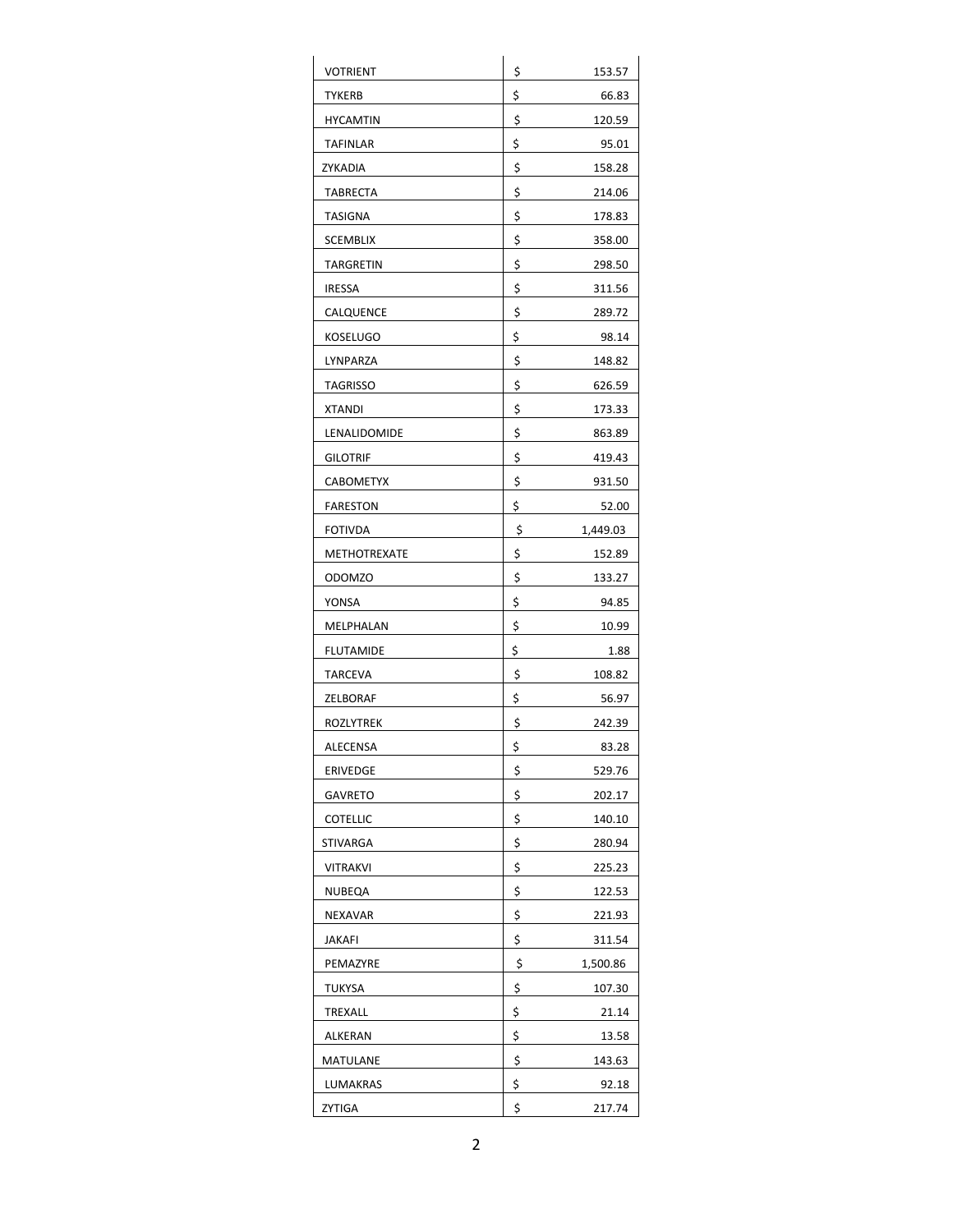| IMBRUVICA                | \$<br>640.97   |
|--------------------------|----------------|
| <b>GLEOSTINE</b>         | \$<br>109.16   |
| CAPRELSA                 | \$<br>322.46   |
| REVLIMID                 | \$<br>999.87   |
| POMALYST                 | \$<br>1,138.14 |
| <b>IDHIFA</b>            | \$<br>1,180.68 |
| INREBIC                  | \$<br>229.33   |
| ONUREG                   | \$<br>1,813.55 |
| <b>BALVERSA</b>          | \$<br>373.99   |
| ERLEADA                  | \$<br>135.26   |
| ZYDELIG                  | \$<br>248.60   |
| ARIMIDEX                 | \$<br>65.29    |
| <b>CASODEX</b>           | \$<br>131.85   |
| <b>BICALUTAMIDE</b>      | \$<br>161.46   |
| <b>EXKIVITY</b>          | \$<br>250.00   |
| ALUNBRIG                 | \$<br>238.36   |
| <b>ICLUSIG</b>           | \$<br>752.36   |
| <b>SUNITINIB MALATE</b>  | \$<br>159.63   |
| MEGESTROL ACETATE        | \$<br>151.93   |
| LONSURF                  | \$<br>225.61   |
| TURALIO                  | \$<br>208.24   |
| LAPATINIB                | \$<br>57.74    |
| <b>TAMOXIFEN CITRATE</b> | \$<br>135.30   |
| TRETINOIN                | \$<br>133.75   |
| <b>MERCAPTOPURINE</b>    | \$<br>148.54   |
| <b>CYCLOPHOSPHAMIDE</b>  | \$<br>147.64   |
| ANASTROZOLE              | \$<br>132.70   |
| LETROZOLE                | \$<br>132.70   |
| <b>BEXAROTENE</b>        | \$<br>144.98   |
| HYDROXYUREA              | \$<br>127.63   |
| ZEJULA                   | \$<br>326.21   |
| RUBRACA                  | \$<br>173.70   |
| <b>MEKTOVI</b>           | \$<br>87.48    |
| <b>BRAFTOVI</b>          | \$<br>114.99   |
| NERLYNX                  | \$<br>128.48   |
| <b>SIKLOS</b>            | \$<br>66.14    |
| EXEMESTANE               | \$<br>141.56   |
| AYVAKIT                  | \$<br>1,408.52 |
| TOREMIFENE CITRATE       | \$<br>197.89   |
| VONJO                    | \$<br>195.00   |
| IMATINIB MESYLATE        | \$<br>166.88   |
| CAPECITABINE             | \$<br>166.65   |
| ERLOTINIB HCL            | \$<br>160.44   |
| <b>BRUKINSA</b>          | \$<br>139.97   |